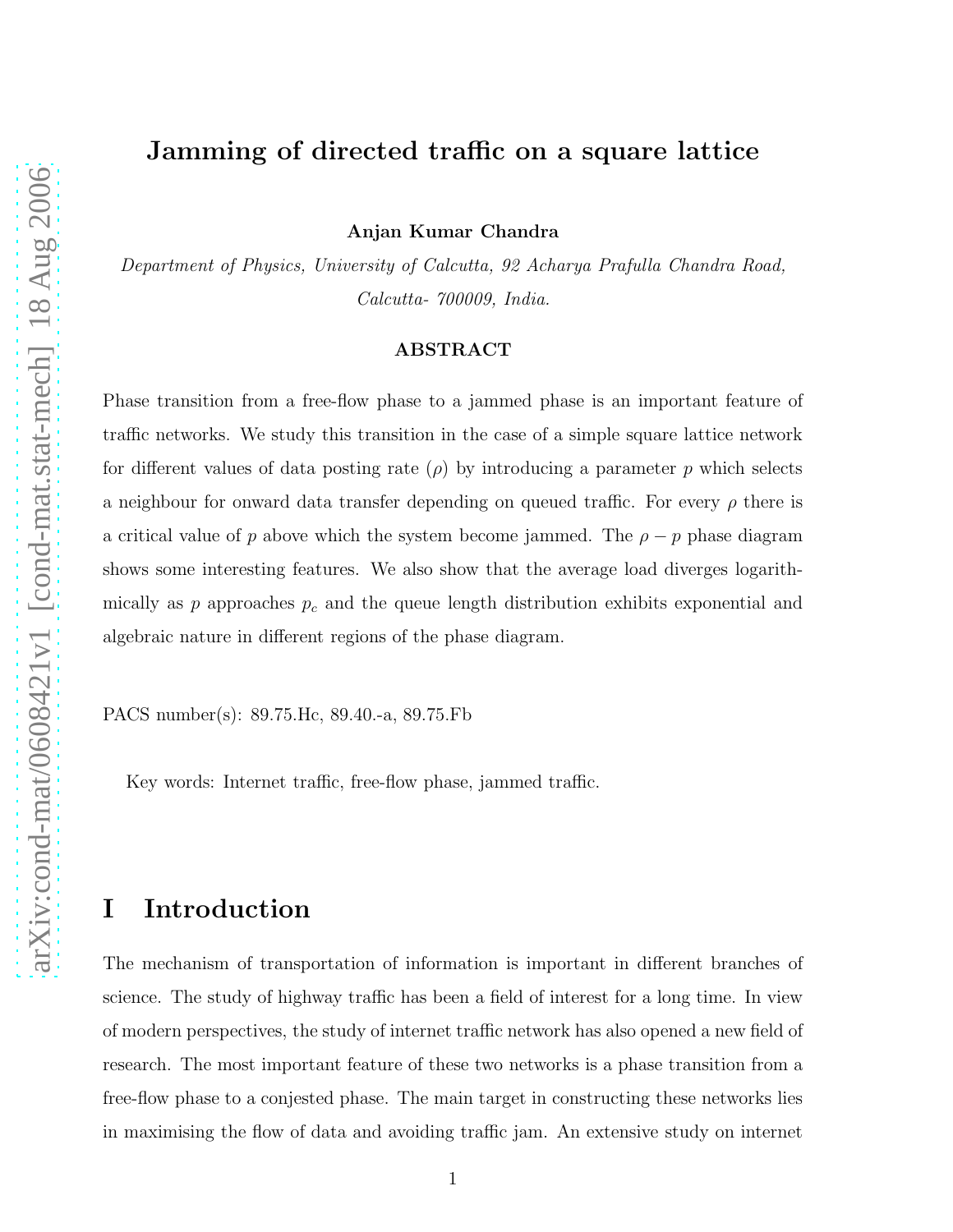traffic [1, 2, 3, 4] has already been done. The study of topological structure of internet traffic network [5, 6] has been very helpful in increasing the efficiency of the network. The optimization of traffic flow has also been studied in the recent past [7, 8, 9]. Traffic flow has also been studied on scale-free network [10]. In contrast to such elaborate studies on information transport in realistic models of complex networks (for review, see [11]), a recent study on square lattice by Mukherjee and Manna [12] has also proved to be quite interesting. Although a square lattice is a rather simplified and somewhat unrealistic model of real-life networks, it can nevertheless capture the essential features of traffic flow, such as the occurrence of free flow and the onset of jamming.

The model of Mukherjee and Manna [12] considers an  $L \times L$  square lattice and a preferential direction of data flow in  $-y$  direction. In a single time step  $\rho L$  data packets are posted randomly on the sites chosen on the uppermost row. A single data packet is transferred to the lower left  $(LL)$  or lower right  $(LR)$  neighbour randomly from every site of the row and this process of transferring data continues sequentially for all the rows. Finally, as the data packets reach the lowermost row (considered as sink) they are removed from the system. The average number of data packets per site,  $\bar{q}(\rho, t)$  was studied as a function of time for different values of  $\rho$ . It was found that for small values of  $\rho$  the steady state value and fluctuation of  $\bar{q}(\rho, t)$  is small (the 'free-flow' phase) and as  $\rho$  is increased, the steady state value of  $\bar{q}(\rho, t)$  increases and above a critical value  $\rho_c$ , the value of  $\bar{q}(\rho, t)$  increases monotonically with time (the 'jammed' phase).

The most important feature in the network considered by Mukherjee and Manna [12] was that, as the value of  $\rho$  approaches some critical value  $\rho_c$ , the steady state value of  $\bar{q}(\rho, t)$  increases rapidly, slowing down the process of data flow. It is due to random selection of one of the neighbours to transfer data packets from each node. In order to investigate this feature in greater detail, we introduce another parameter  $p$ , which is the probability by which the more populated node is preferred to a less populated node for onward data transfer. A choice of  $p = 0.5$  means random selection between LL and LR site, independent of the population of them, as was done in [12]. As p is gradually decreased from 0.5, we force the data packets to move to the less populated neighbour and thus prevent a particular node from being piled up by data. By decreasing the value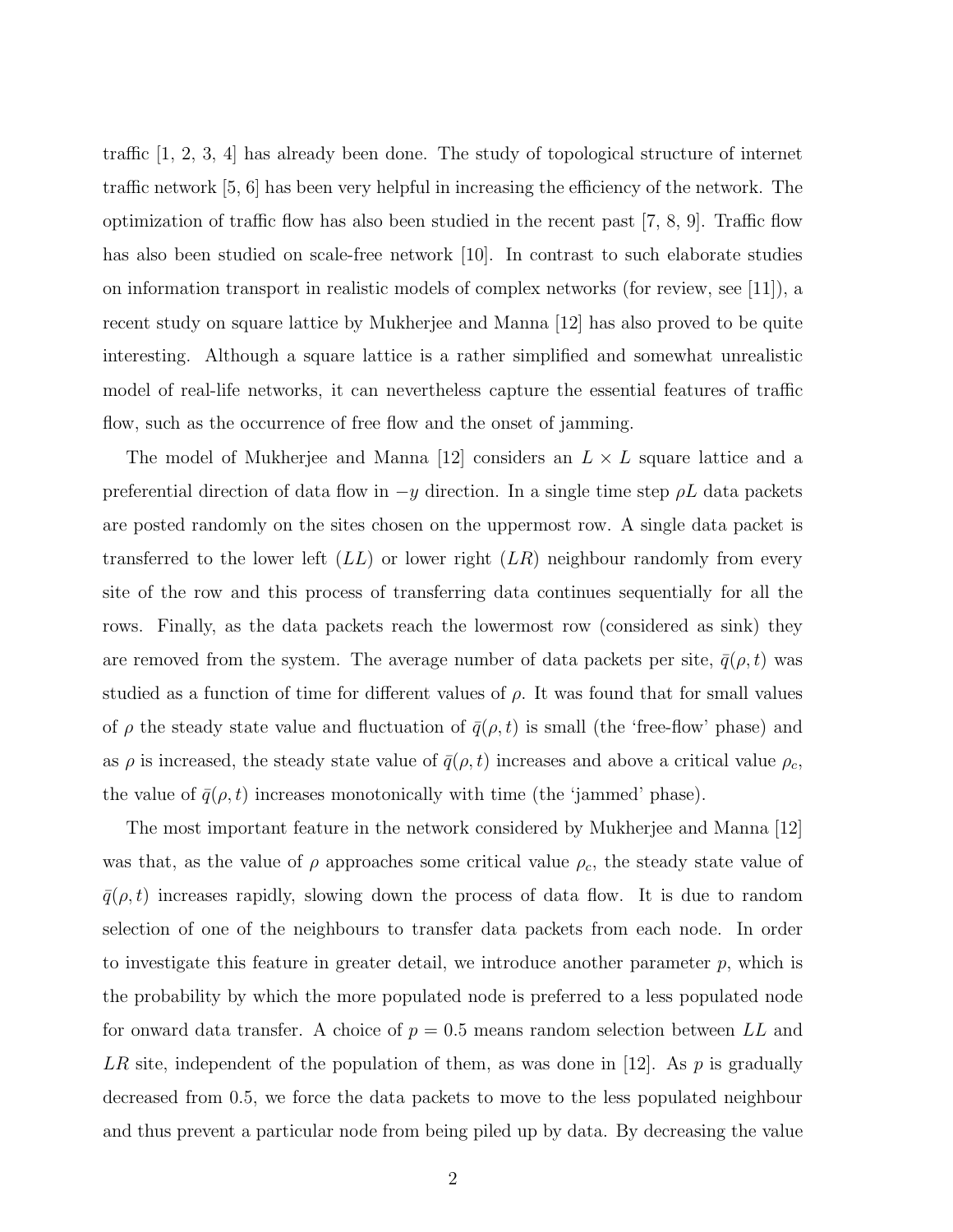of p, the steady state value of  $\bar{q}(\rho, t)$  can be decreased significantly even for high values of  $\rho$  below  $\rho_c$ , thus increasing the rate of flow through the network. On the other hand, as p is gradually increased the  $\bar{q}(\rho, t)$  shows a logarithmic divergence near a critical probability  $p_c$  above which the system becomes jammed even for  $\rho < \rho_c$ . We also observe a lower limit  $\rho = \rho_0$ , below which the network remains in the free-flow phase, whatever be the value of p.

We have simulated the traffic flow for various combinations of values of  $\rho$  and p for three system sizes,  $L = 64, 128, 256$ . In section II we present the details of the model and in section III the results.

### II The Model

The network we have considered is the same as that taken by Mukherjee and Manna [12], together with a newly introduced parameter p as described in section I. Thus, on a square lattice of size  $L \times L$  placed on the  $x - y$  plane, the lattice sites are the nodes and the lattice bonds are the links. The data flows only along  $-y$  direction. Every node can transfer data to any one of the two neighbours, one at the lower left  $(LL)$  and the other at the lower right  $(LR)$  position.

Each iteration in our simulation comprises of the following three steps : (i) Initially  $\rho L$ data packets are posted on the randomly chosen nodes of the uppermost row at  $y = L$ . (ii) The  $L^2$  nodes are updated in helical sequence. Each node transfers a single data packet to the more populated neighbour with probability  $p$  and to the less populated neighbour with probability  $(1 - p)$ . If LL and LR nodes are equally populated, any one of them is chosen randomly for transfer. (iii) Finally, as a data packet reaches the bottom row at  $y = 0$ , it is removed from the system.

To characterise the flow of traffic, we measure the total number of packets  $N(t)$  in the lattice and calculate therefrom the average number of data packets per site  $\bar{q}(\rho, t) \equiv$  $N(t)/L^2$  (often called the mean load) at an iteration t. In the so-called free-flow phase, the mean load gets saturated after some time  $(10^2 \text{ to } 10^4 \text{ iterations depending on the})$ value of p and  $\rho$ ) indicating that the average fluxes of the inflow and outflow currents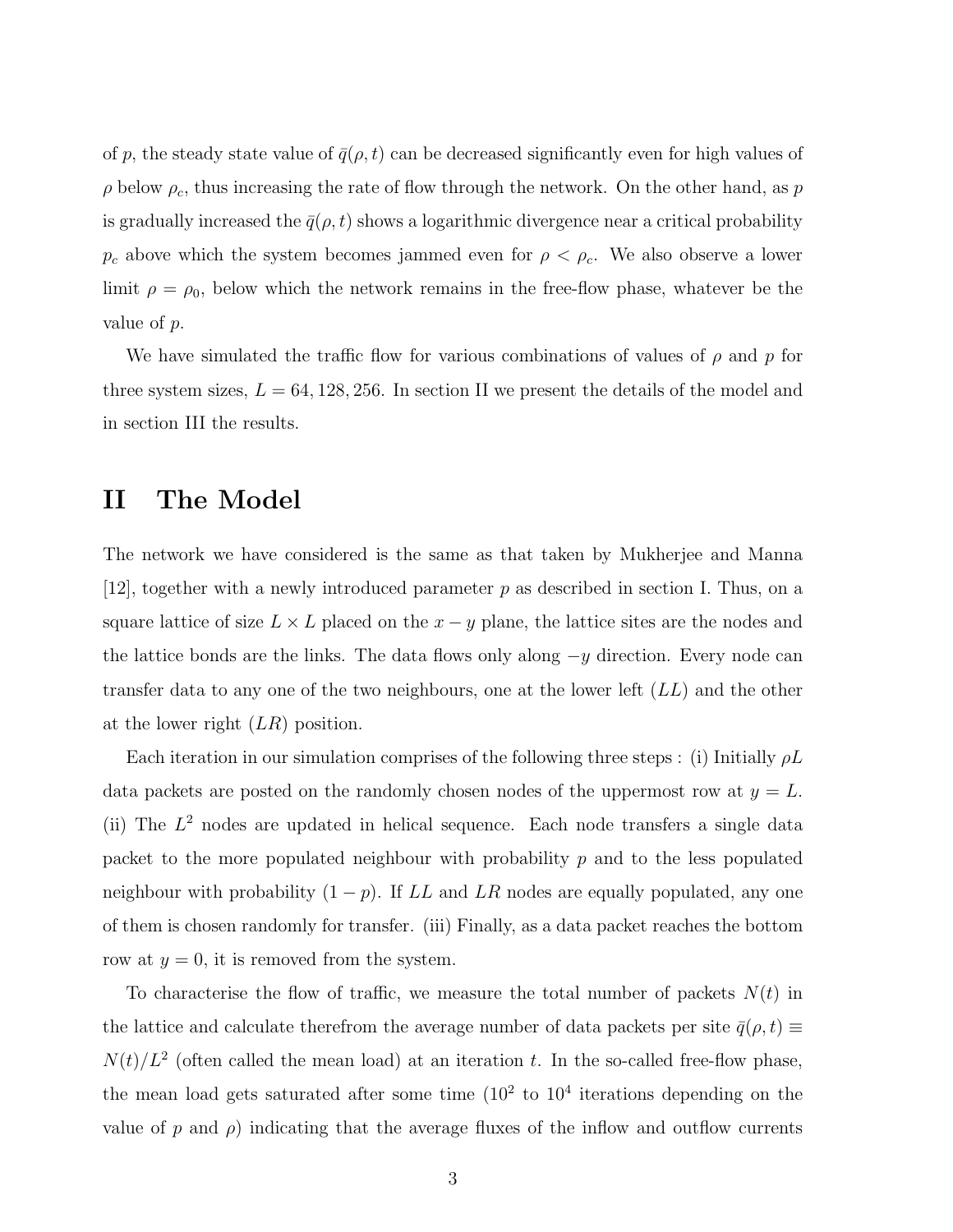of data packets have reached a steady value and are equal. In the jammed phase the inflow exceeds outflow and the data accumulates continuously in the system, resulting in a monotonically increasing mean load. We have also measured the number of data packets  $(l)$  that are in queue at different sites over the lattice (called the queue length) and computed its distribution function  $q(l)$ .

We have simulated upto  $10^5$  iterations and averaged over 10 configurations for  $L = 64$ . For  $L = 128$  both the iteration and number of configurations was doubled. But for low values of  $\rho$ , near  $p = p_c$ , the quality of data was poor and we had to iterate upto  $3 \times 10^5$ time steps and average over 30 configurations. Some runs were repeated also for  $L = 256$ .

### III Results

The study of Mukherjee and Manna [7] was confined to  $p = 0.5$  and they found that for a posting rate lower than a critical value  $\rho_c = 1$ , the system is in a free flow state, while for  $\rho > \rho_c$  the system is in a conjested (jammed) state. After introducing the probability  $p$ for the selection of recepient node, we observe that the above mentioned result (including the precise value of  $\rho_c$ ) remains the same for values of  $p < 0.5$ . Thus, even when we take care to transfer the data always to the less populated node, the sytem does get jammed at  $\rho > 1$ . But as p is increased above 0.5 the value of  $\rho_c$  decreases with increase of p.

The effect of introducing p is most significant for high values of  $\rho$  (0.9  $\lt \rho \lt 1$ ). At a posting rate  $\rho = 0.98$ , the system does get jammed for  $p > 0.5$ . For values of p just below 0.5 the steady state value of  $\bar{q}(\rho, t)$  becomes very high and also fluctuates highly. But if we decrease the value of p, the average load per site decreases (Fig. 1) and also fluctuates much less. Thus by controlling the parameter  $p$  we are able to prevent the sites of the lattice from being overloaded, which is very much desired in a traffic network. This trend remains as we decrease  $\rho$  further, until the average load per site becomes small for any value of  $p$ , and there is no need to control  $p$  anymore.

In general for a particular posting rate lower than the critical one  $(\rho < \rho_c)$  the system will be in a free-flow phase upto a certain critical value of  $p$  (say  $p_c$ ). If we increase the value of p further (select deliberately the more populated node more often) the system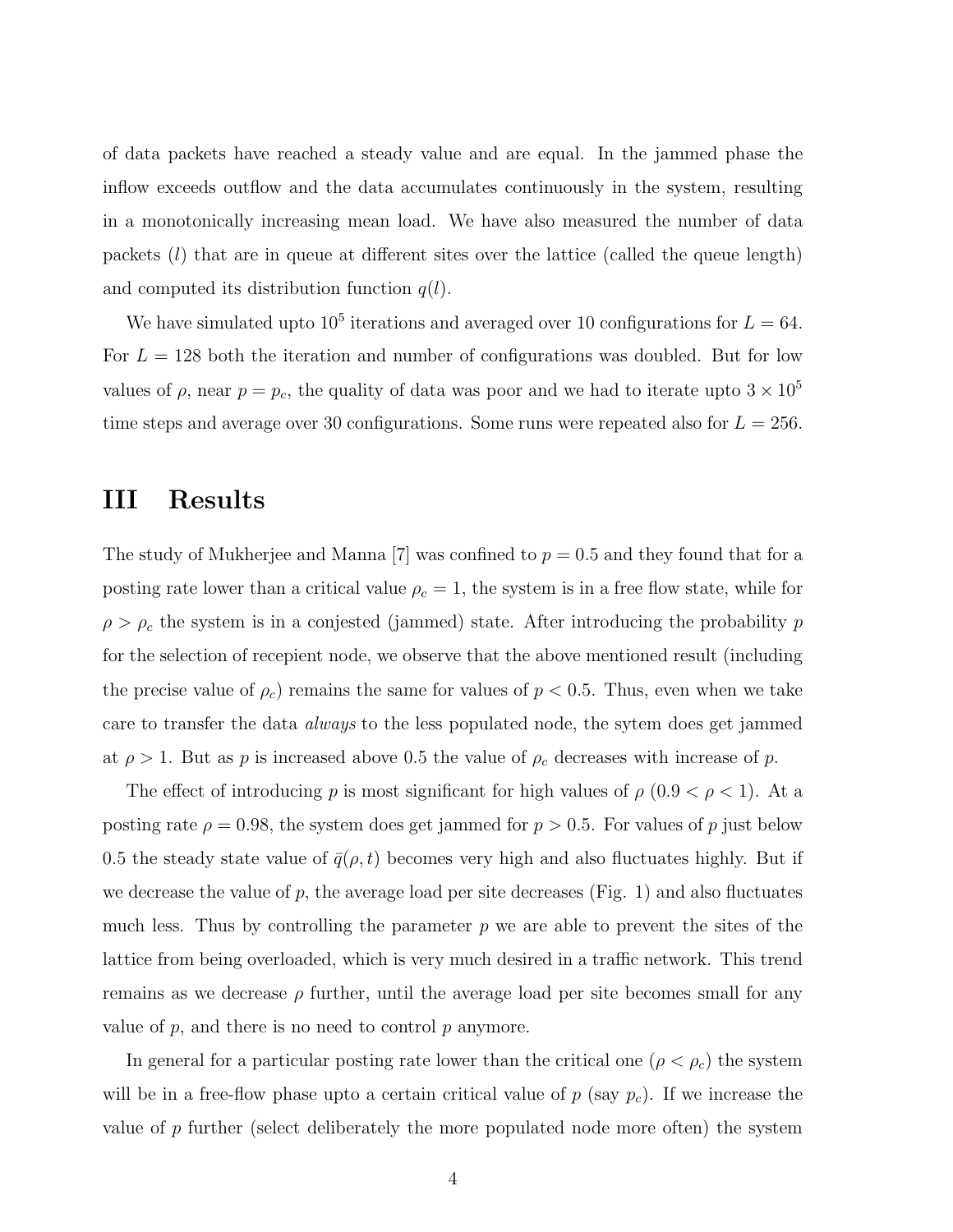becomes jammed. For different values of  $\rho$ , we have determined the value  $p_c$  which is obviously a measure of tolerance of the system for 'wrong' selection of node (Fig. 2). The solid line in the figure corresponds to the value of  $\rho_c$  for a certain p and similarly the value of  $p_c$  for a certain  $\rho$ . Just below  $\rho = 1$  the value of  $p_c$  is  $1/2$ , but as one decreases  $\rho$ , the system needs a larger  $p$  to become jammed and the value of  $p_c$  increases. This trend continues until at some  $\rho = \rho_0$  the value of  $p_c$  becomes 1 and cannot increase any more. This value of  $\rho$  (which we call lower critical posting rate) is hence the minimum value of  $\rho$  below which the system always remains in the free-flow phase even if  $p$  is set 1 i.e., the data is deliberately transferred every time to the more populated neighbour. It may be noted that (i) the numerical value of  $\rho_0$  depends on the system size to some extent, it is 0.24 for  $L = 64$  and 0.21 for  $L = 128$ ; (ii) the critical probability  $p_c$  varies linearly with  $\log(\rho - \rho_0)$  (Fig. 3) particularly for  $L = 128$ . For higher values of  $\rho$ , the value of  $p_c$ remains same for both system sizes, but for smaller  $\rho$  the value of  $p_c$  is somewhat smaller for larger size.

As mentioned above, at any posting rate in the region  $\rho_0 < \rho < \rho_c$ , the system gets jammed and the mean load  $\bar{q}(\rho, t = \infty)$  diverges for  $p > p_c$ . We have observed that for high ( $\rho > 0.8$ ) values of  $\rho$  this divergence is logarithmic (Fig. 4),

$$
\bar{q}(\rho, t = \infty) = a \log(p_c - p) + b \tag{1}
$$

but for  $\rho < 0.8$  it is not logarithmic (Fig. 5). For high values of  $\rho$  the curves show size dependence upto  $L = 128$ . But for  $\rho < 0.8$  the curves become more and more flat with increasing system size. The mean load obeys a scaling form with  $p_c - p$  and L of the following form (Fig. 5),

$$
\bar{q}(\rho, t)L^{0.13} = \alpha \exp[-\beta(p_c - p)] \tag{2}
$$

The value of  $\alpha$  is 1.85 and  $\beta$  is 3.2.

Now just as  $p_c$  varies with  $\rho$ , the quantity  $\rho_c$  also varies with p (Fig. 2). We have studied the behaviour of the mean load as a function of  $\rho$  for a given value of  $p$  (Fig. 6). It is clear from the figure that as the value of  $\rho$  decreases the mean load becomes very small irrespective of the value of p. Moreover, for a given p, when  $\rho$  is less than  $\rho_c$ , the system is in a free-flow phase and the rate of flow increases with an increase of posting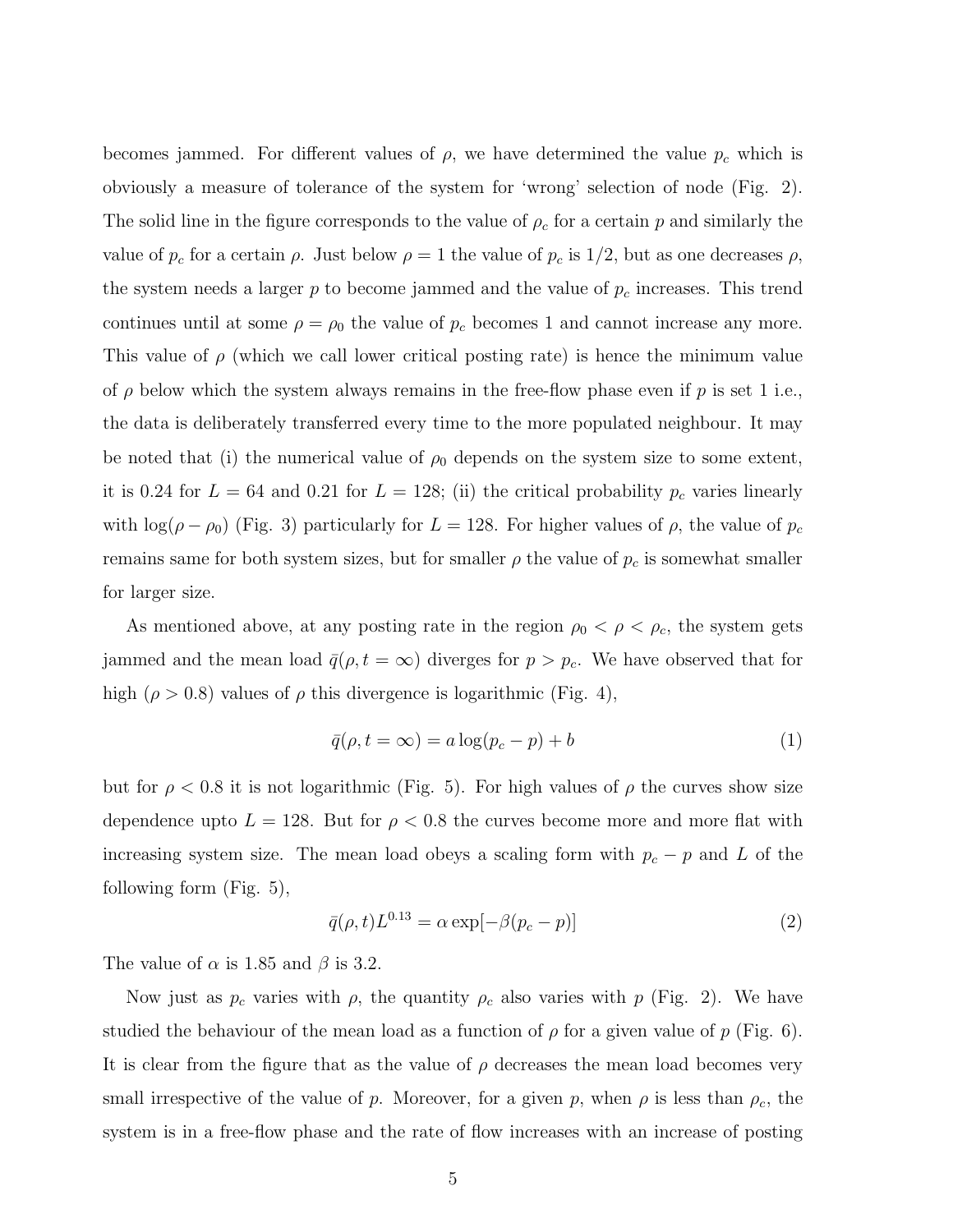rate. However, as the posting rate exceeds  $\rho_c$ , the rate of flow drops suddenly and the system is jammed. This effect is called *hysteresis* in the context of traffic flow [13]. For all values of p the mean load diverges algebraically with  $\rho_c - \rho$ ,

$$
N(\rho, t)/L^2 \propto (\rho_c - \rho)^{-\lambda} \tag{3}
$$

The exponent  $\lambda$  is 1.0 for  $p = 0.5$  as observed in [12] but decreases for p above and below 0.5 (Fig. 7). Thus it decreases to 0.49 at  $p = 0.4$  and then remains constant even if p is decreased further. Again if  $p$  is increased above 0.5 the exponent decreases very rapidly to 0.28 at  $p = 0.6$ .

The fluctuation of mean load as a function of  $\rho_c - \rho$  for different values of p exhibits almost a similar pattern like the mean load. The fluctuation is maximum for  $p = 0.5$ . As  $p$  is gradually increased or decreased from 0.5 the fluctuation decreases. It is probably due to the fact that when  $p = 0.5$  we are selecting the recipient node randomly, whereas in other cases we are preferring a certain type of node (more populated or less populated) each time we forward a data.

To gain further insight into the change of the behaviour of the mean load as a function of p and  $\rho$ , we have studied the queue length distribution function  $q(l)$  which is the distribution of the number of data packets (l) present at different sites. At any posting rate below  $\rho_c$ , as the system is always jammed for  $p > p_c$ , we shall confine our study of queue length distribution only in the free-flow phase, i.e. for  $p < p_c$ . At  $p = 0.5$ the queue length distribution is exponential for all values of  $\rho$  in accordance with the result of Mukherjee and Manna. According to our study the queue length distribution is exponential for any value of  $p < p_c$  above a certain value of  $\rho$  (dependent on system size). But below this value of  $\rho$ , the queue length distribution is algebraic (Fig. 8) only for a very narrow range of value of  $p$  (shaded region in Fig. 2). Below this narrow range of value of  $p$  the queue length distribution is exponential (Fig. 9).

In summary, we have studied the effect of introducing a probability p for choosing the more populated node (for onward data transfer) in a traffic network. For a posting rate below a lower critical value  $\rho_0$ , the system is in a free-flow phase for any p, but for  $\rho > \rho_0$ the system undergoes a transition from a free-flow phase to a jammed phase as  $p$  exceeds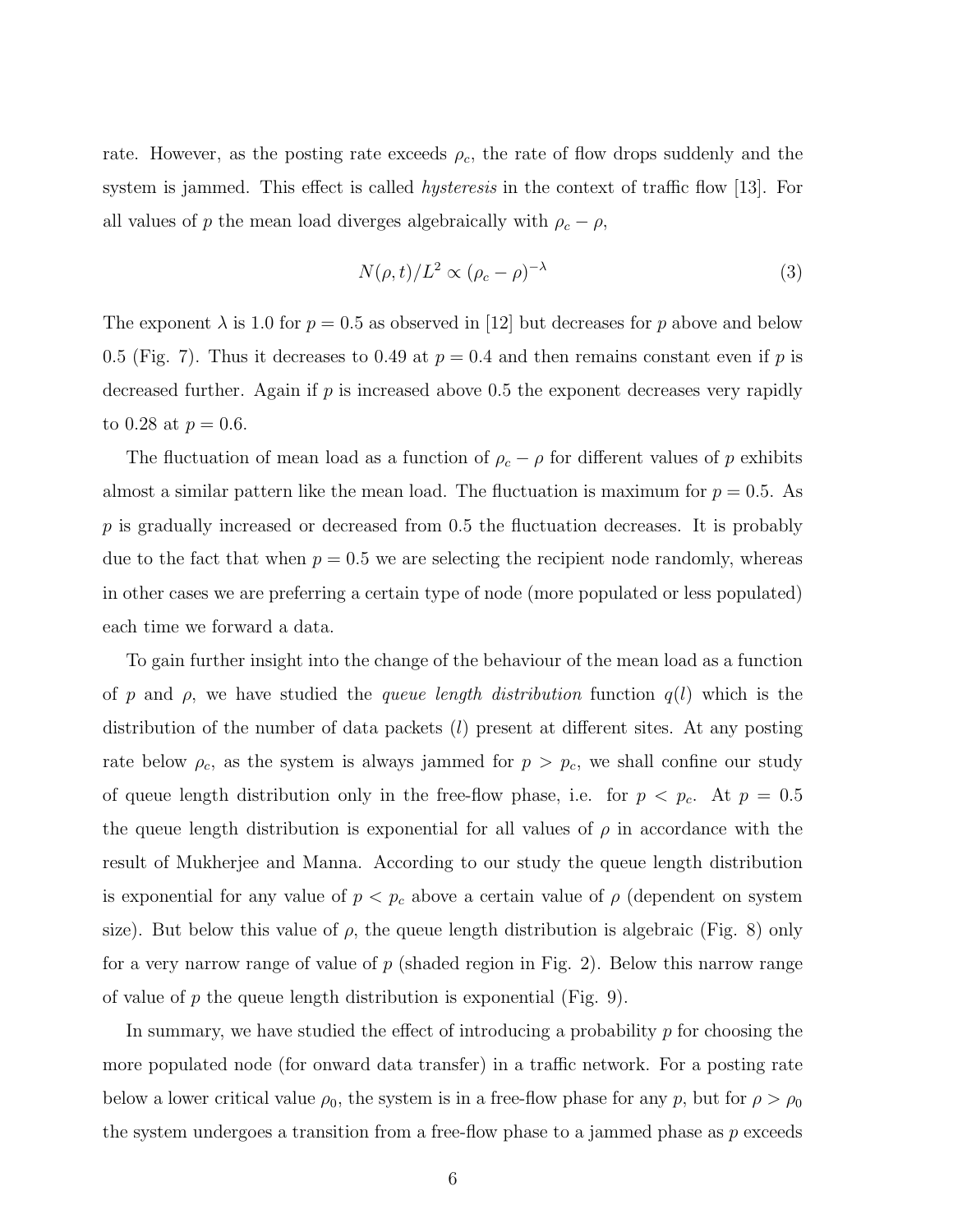

Figure 1: Plot of mean load  $N(t)/L^2$  as a function of p for different values of  $\rho$ .



Figure 2: Various phases of the network for different values of  $\rho$  and  $p$ . The solid line is the boundary between the jammed and the free-flow phase and also the locus of  $(\rho_c, p_c)$ . The broken line separates the regions of algebraic and exponential queue-length distribution (both) within the free-flow phase. The algebraic nature of  $q(l)$  exists only in the shaded region.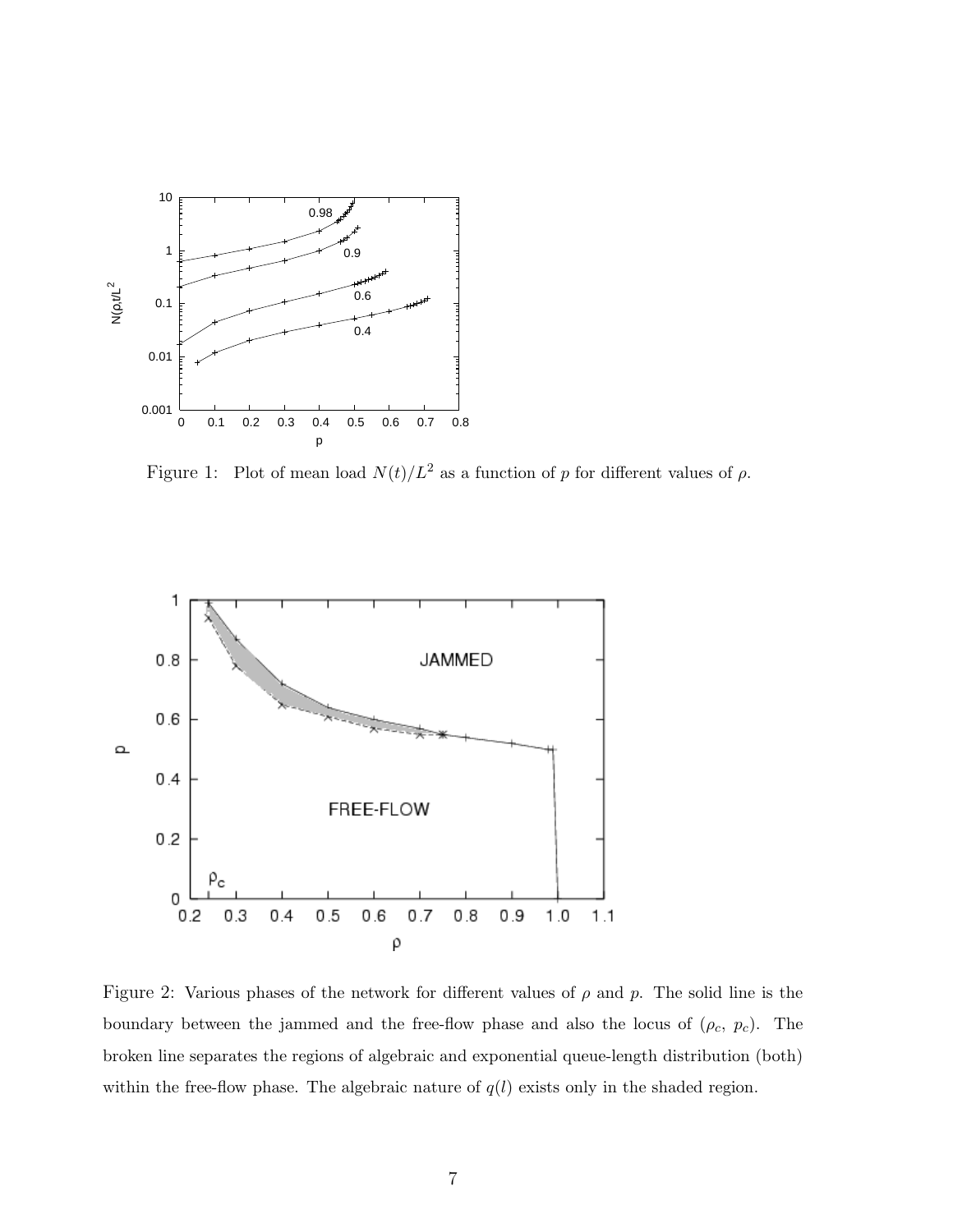

Figure 3: Plot of critical value  $p_c$  as a function of  $\rho - \rho_0$  for system sizes  $L = 64$  and  $L = 128$ . The curves fit roughly to  $-0.155\log(\rho-\rho_0)+0.45$ 



Figure 4: Plot of average load per site  $N(t)/L^2$  as a function of  $p_c - p$  for  $\rho = 0.98$  for system sizes  $L = 64$ , 128 and 256. The linear portion of the curves fit to  $-1.9 \log(p_c - p) - 2.16$  for  $L = 64$  and to  $-2.58 \log(p_c - p) - 3.75$  for  $L = 256$ . The curve for  $L = 128$  coincides with  $L = 256$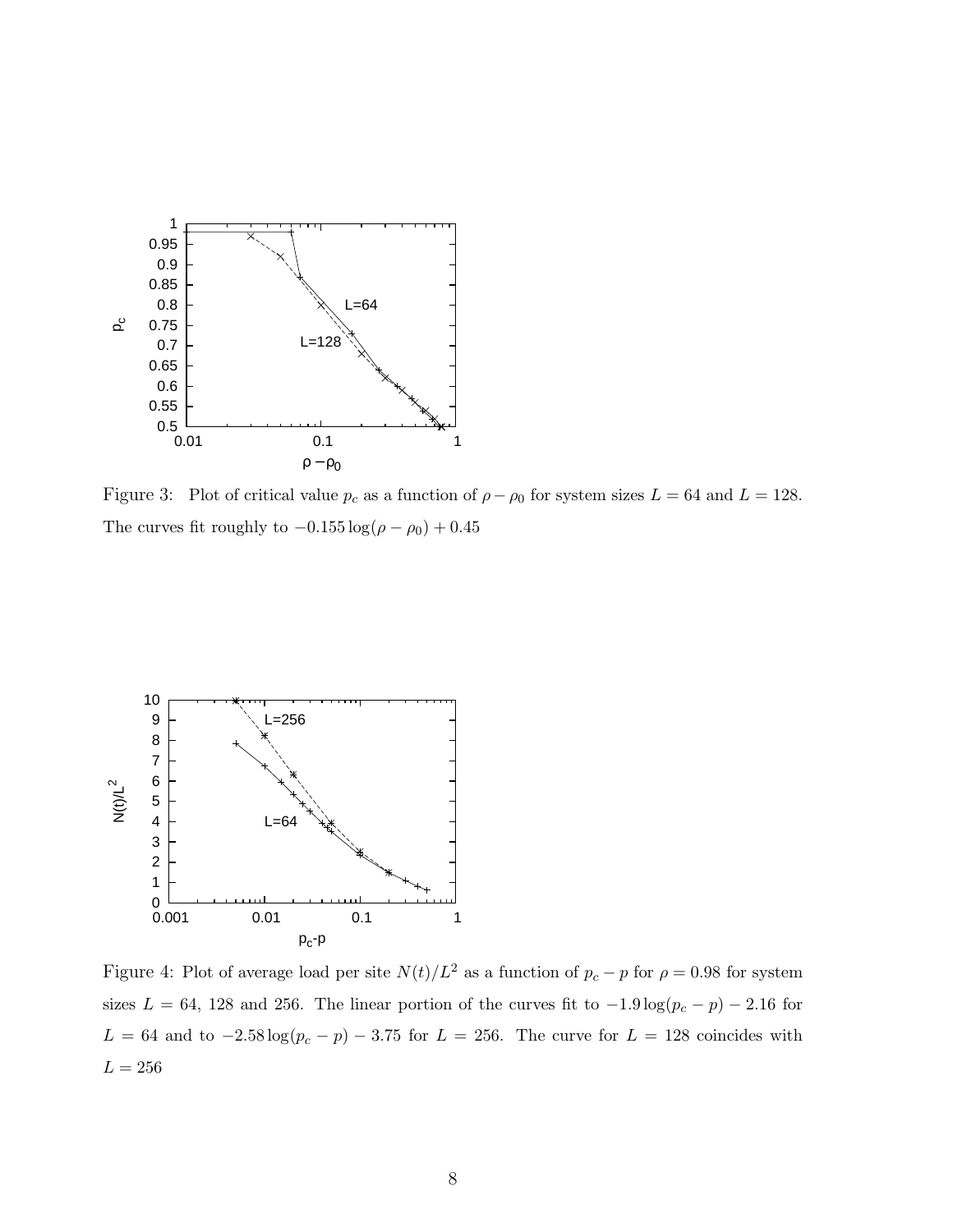

Figure 5: Scaled plot of the average load per site  $N(t)/L^2$  as a function of  $p_c - p$  for  $\rho = 0.40$ and system sizes  $L = 64$ , 128 and 256. The scaled plot fits nicely in a normal-log graph.



Figure 6: Plot of mean load  $N(t)/L^2$  as a function of  $\rho$  for different values of p. The numbers labelling the curves correspond to the various values of p.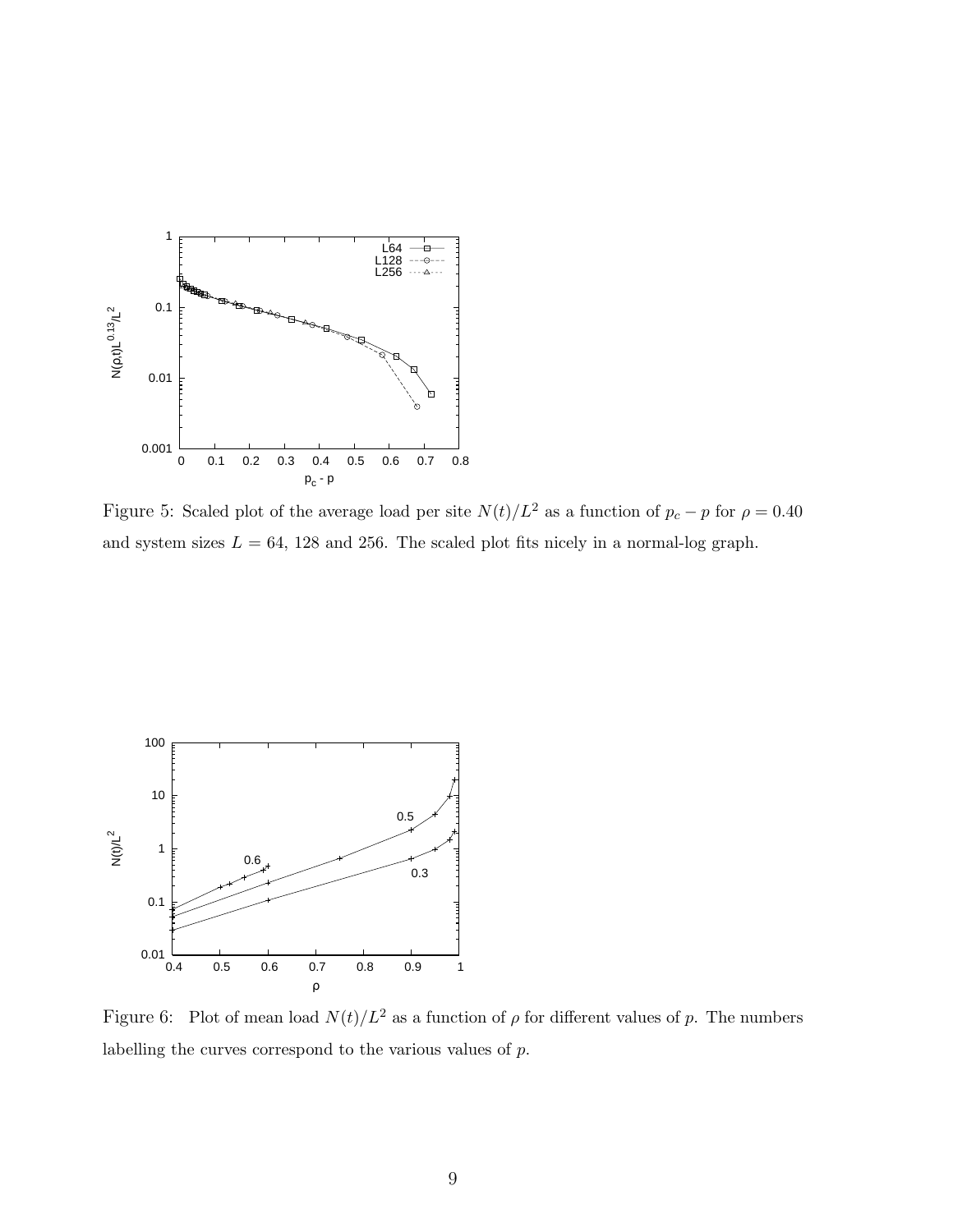

Figure 7: Exponent ( $\lambda$ ) of mean load for different values of  $\rho$  (see Eq. 3). The exponent is maximum for  $\rho=0.5.$ 



Figure 8: Queue length distribution for  $\rho = 0.40$  and  $\rho = 0.90$  for  $L = 64$ , 128 and 256 in log-log scale. The values of corresponding p values are shown beside the plots. For  $\rho = 0.40$ the distribution is algebraic near  $p = p_c$ .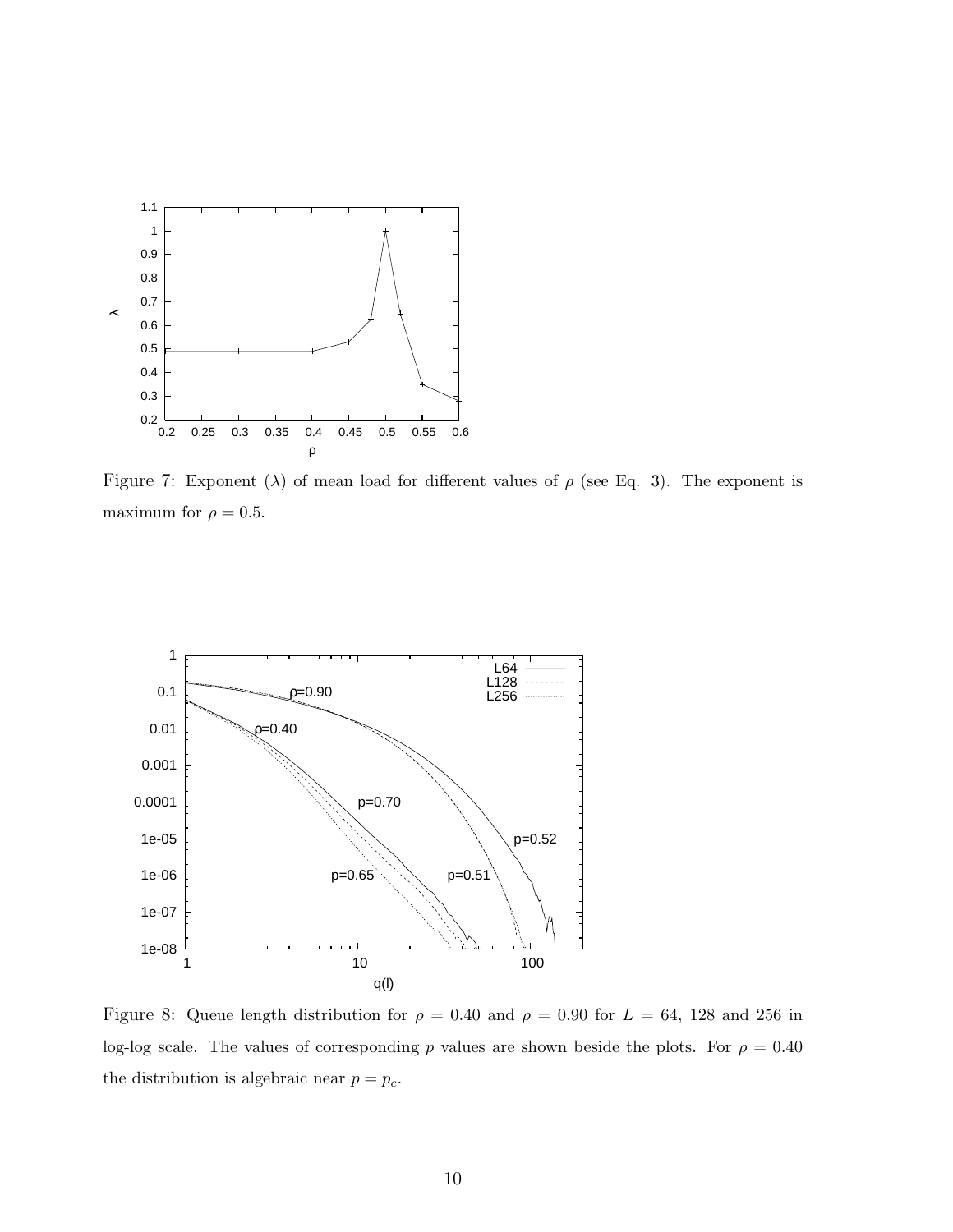

Figure 9: Queue length distribution for  $\rho = 0.40$  and  $\rho = 0.90$  for  $L = 64$ , 128 and 256 in normal-log scale. For  $\rho = 0.90$  the distribution is exponential for any value of p less than  $p_c$ .

a critical value  $p_c$  (< 1). As  $\rho$  increases from  $\rho_0$  to the critical value  $\rho_c$ , the value of  $p_c$ also decreases from 1 to 0.

Acknowledgement : The author is grateful to S. Dasgupta, S.S. Manna, G. Mukherjee and P.Sen for encouragement and fruitful discussions. The work was supported by UGC fellowship.

# References

- [1] I. Csabai, J. Phys. A 27, L417 (1994)
- [2] M. Takayasu, H. Takayasu, and T. Sato, Physica A 233, 824 (1996)
- [3] W.E. Leland, M.S. Taqqu and W. Willinger, IEEE/ACM Trans. Netw. 2, 1 (1994).
- [4] S. Gabor and I. Csabai, Physica A 307, 516 (2002)
- [5] M. Barthelemy, B. Gondran and E. Guichard, Physica A 319, 633 (2003)